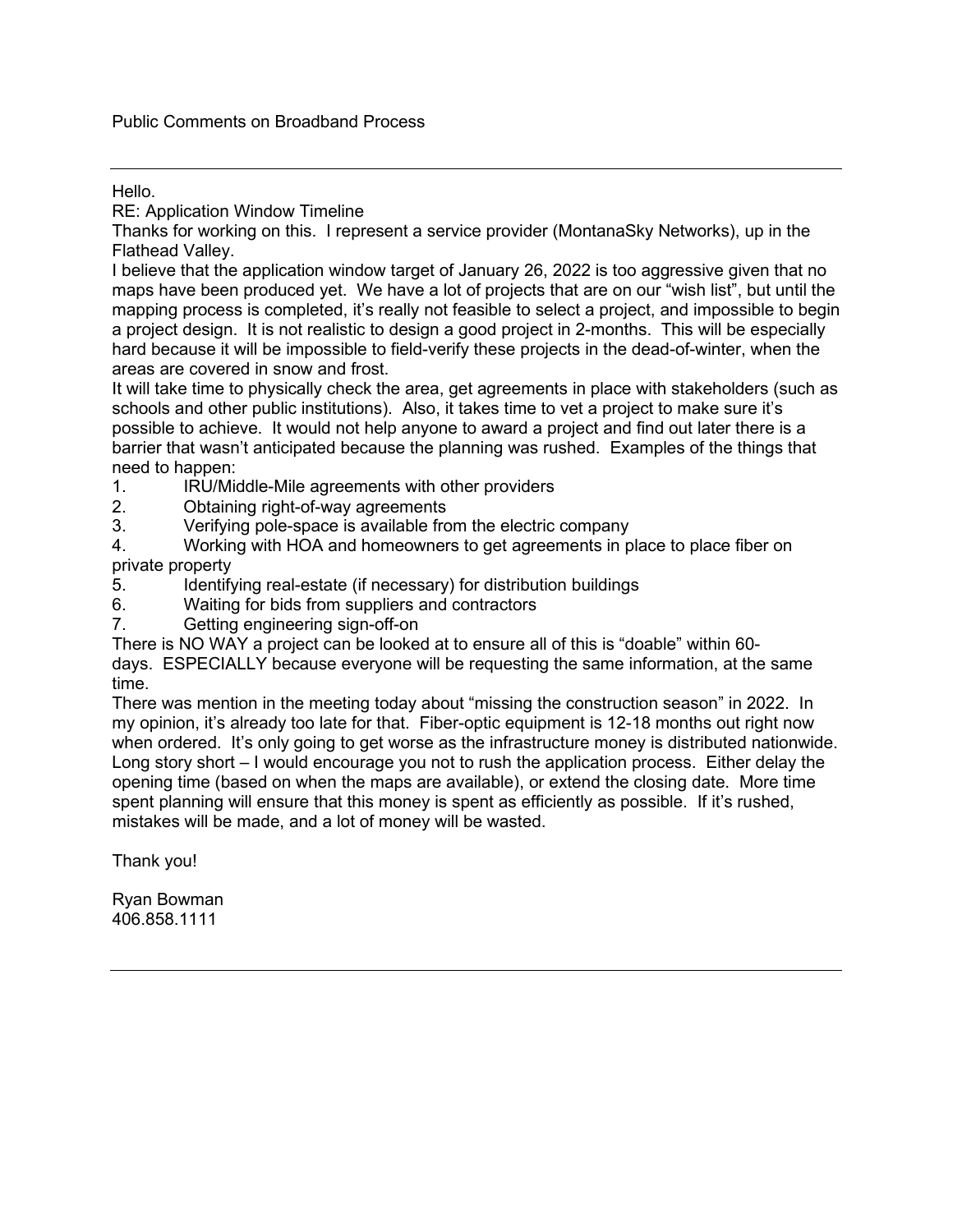#### **ConnectMT and Communications Advisory Commission**

Honorable Commission Members,

Ziply Fiber appreciates the opportunity to provide input as the Department of Administration Broadband Program develops a funding program to facilitate broadband connectivity across Montana. Our team has reviewed the draft grant guidelines, draft application form and draft scoring chart. We look forward to working with the State of Montana and communities we serve to develop winning proposals that meet connectivity demands for now and into the future. The following are comments and questions resulting from our review:

#### **The 2021 Connect MT Program Scoring chart**

#### Q 1 Matching funds

a) local gov't/school district contributed– the scoring seems to be backwards; they are saying 0-9% matching funds from local govt scores 0 while an amount of 30% or more scores 5 pts. Wouldn't the scale be higher if the local govt/school was being asked to provide less and the provider is providing more of the match component?

b) % request for eligible costs – similar logic; it seems the 80% or more of requested funds being for eligible purposes would score higher than proposals with request of 30% or less funds requested for eligible activities.

#### Q 3 Speed Thresholds

a) It seems the scoring points are flipped with 100% of project getting 100/20 -100/100 getting 0 points but where 25% of the project getting that service scoring 15 points.

#### Q7 Equity & Affordability

After looking at the draft application it's not clear where we are to address the question components; is there a plan for a narrative block or is the Broadband Office going to measure these factors based on the Proposed Service Area with their data sources?

#### **Draft Guidance**

- Are IRU's acceptable?
- Can we leverage RDOF areas in a proposed service area build?
- Will the link to the 2022 Allocation Eligibility Map be on www.connectmt.mt.gov/information/map ?

Table on page 12 we would seek confirmation on:

- Unserved is where 10% of premises don't have access to 25/10 Mbps
- Underserved areas have access to 25/3 or 25/10 but not 100/20 Mbps.
- Frontier areas are areas where no 25/3 is available
- Proforma template is not in the draft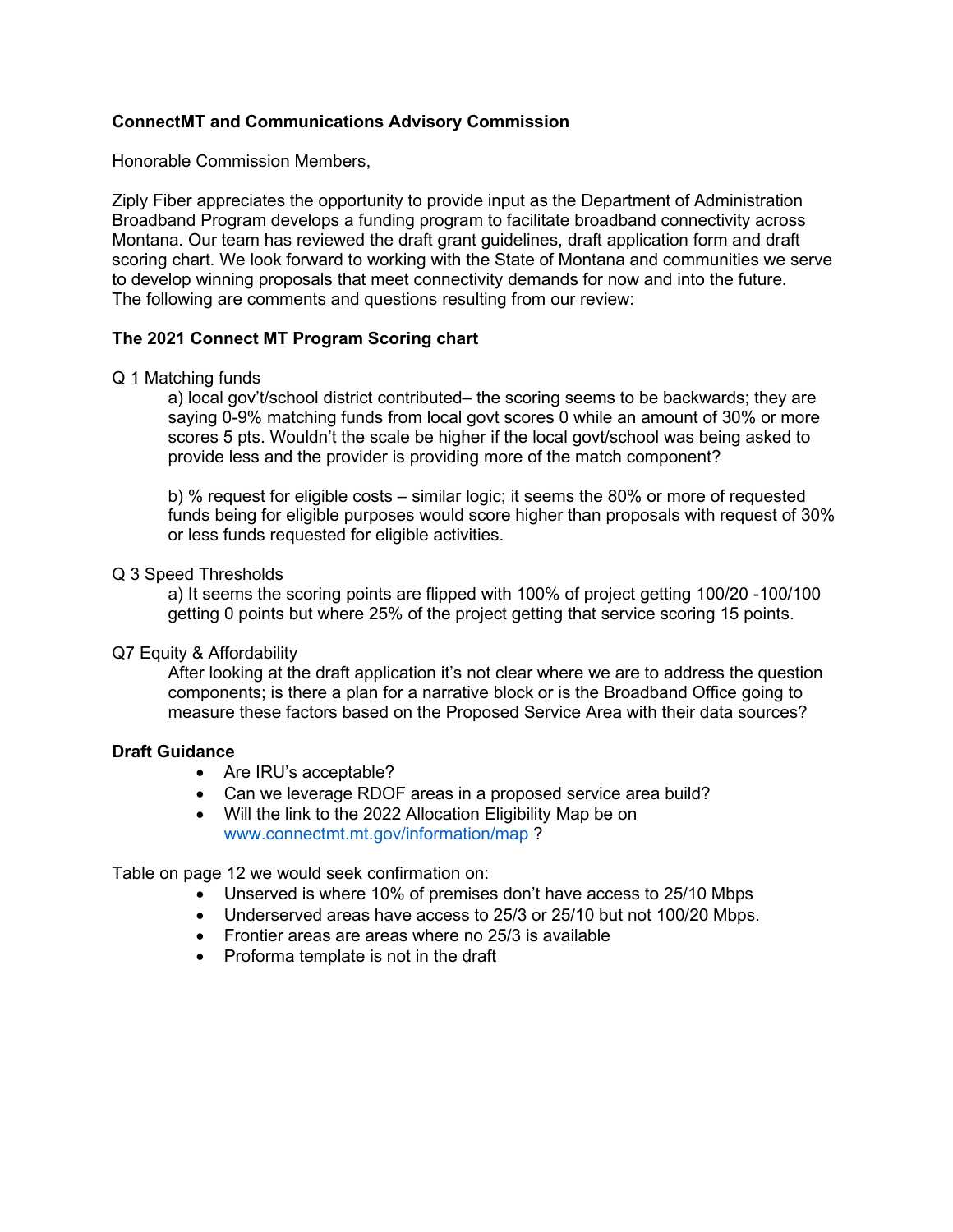#### **Draft Application**

- Asks for Insurance Information, but there is no guidance about what desired documentation is
- Unserved/Underserved documentation is the desire to have pdf maps of the PSA overlayed with 2022 Allocation Eligibility Map?
- Project design engineering Certification is the desire to have a letter from a certified engineer or a copy of the engineers' stamp from the plans?
- $\bullet$  Lease agreements/existing infrastructure narrative  $-$  is the plan to have a narrative box in the application or should this be an appendix?
- Guidelines mention a proforma template, but the application has no place for it to be uploaded
- The application does not have a place for appendix upload

Sincerely, Chris St Germaine *Civic Partnerships*  Ziply Fiber (208)827-0845 M christina.st.germaine@ziply.com

Additional comments11-18-2021 11:59:22 AM

Hello; in preparation of the upcoming communications application, I had a question. What is the definition of offering service to a customer?

An example would be; we run a fiber-optic cable up a rural road - expensive, but easy enough. Many of the homes will then have private driveways that are VERY long - maybe even a mile+. When we are calculating our costs to expand service, do we include the costs of providing service to that customer onto their private property? This is often the most expensive and complicated part of a communications build-out project. Often, customers will choose not to purchase upgraded services if it costs them any money to install. Some will refuse to allow us to access their property. In the future, maybe a new owner will want service, but the previous owner did not have it installed who is responsible then? These types of projects could cost \$20,000+ to get to a single home.

Do you have any guidance on this? We will be first-time applications for funding and want to make sure we're meeting all requirements and expectations.

Show more

**Ryan Bowman**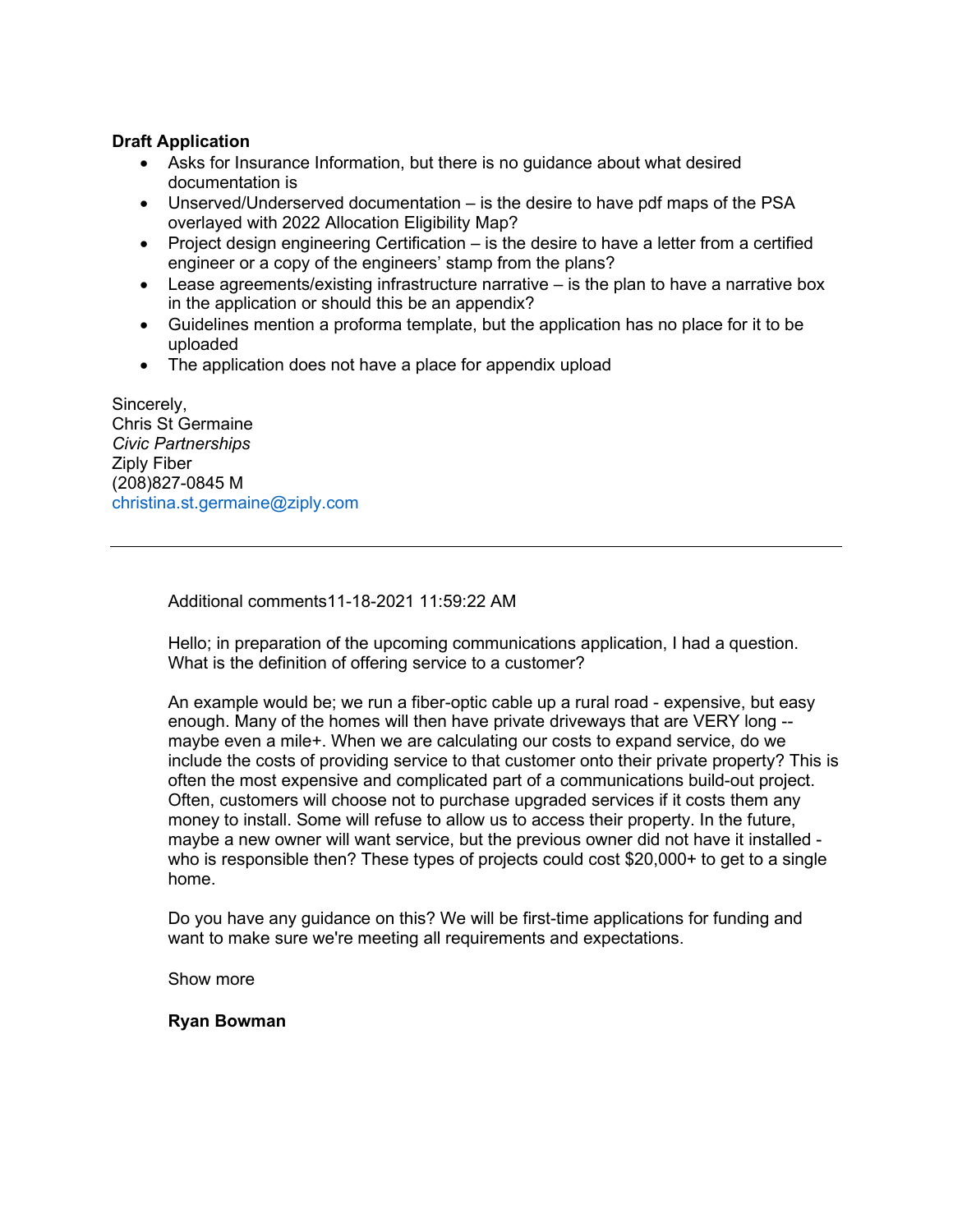#### BEFORE THE MONTANA COMMUNICATIONS COMMISSION

#### ConnectMT Program

#### Draft Broadband Application Materials

#### Comments of the Montana Telecommunications Association

#### December 2, 2021

The Montana Telecommunications Association ("MTA")<sup>[1](#page-3-0)</sup> appreciates the opportunity to provide comments on various materials presented to the Communications Commission ("Commission") regarding the ConnectMT broadband grant process. On November 18, 2021, the Montana Broadband Program presented several materials for Commission consideration, including, *inter alia*:

- Frequently Asked Questions (FAQs);
- Key Metrics;
- Scoring Criteria;
- Draft Application Guidelines; and
- Draft Application

MTA's comments will discuss certain aspects of each of these materials.

#### **I. Summary of Issues**

- Applicability
	- $\circ$  Do rules apply to all ConnectMT funding on only to specifically funded projects (e.g., Sec. 602, Sec 604 Capital Projects, or IIJA)?
	- $\circ$  Rules/guidelines and other criteria apply only to projects funded by ConnectMT
- *Frontier*, unserved and underserved
	- o Rules should consistently include "frontier" as well as unserved and underserved
- Speed
	- $\circ$  Primary emphasis needs to focus on fiber, symmetric 100/100 mbps service
	- o Draft rules do not include/encourage scalability
- Matching funds
	- o Too much emphasis (25 points) on matching
	- o Too much spread between low and high scores for less/greater matching
	- $\circ$  Scoring should be more gradual
	- $\circ$  The higher the matching requirement, the lower the participation from smaller providers.
	- o 80% match is unrealistic.
- Combination of Funds

<span id="page-3-0"></span> $1$  MTA represents locally owned, community-based broadband providers serving rural Montana consumers.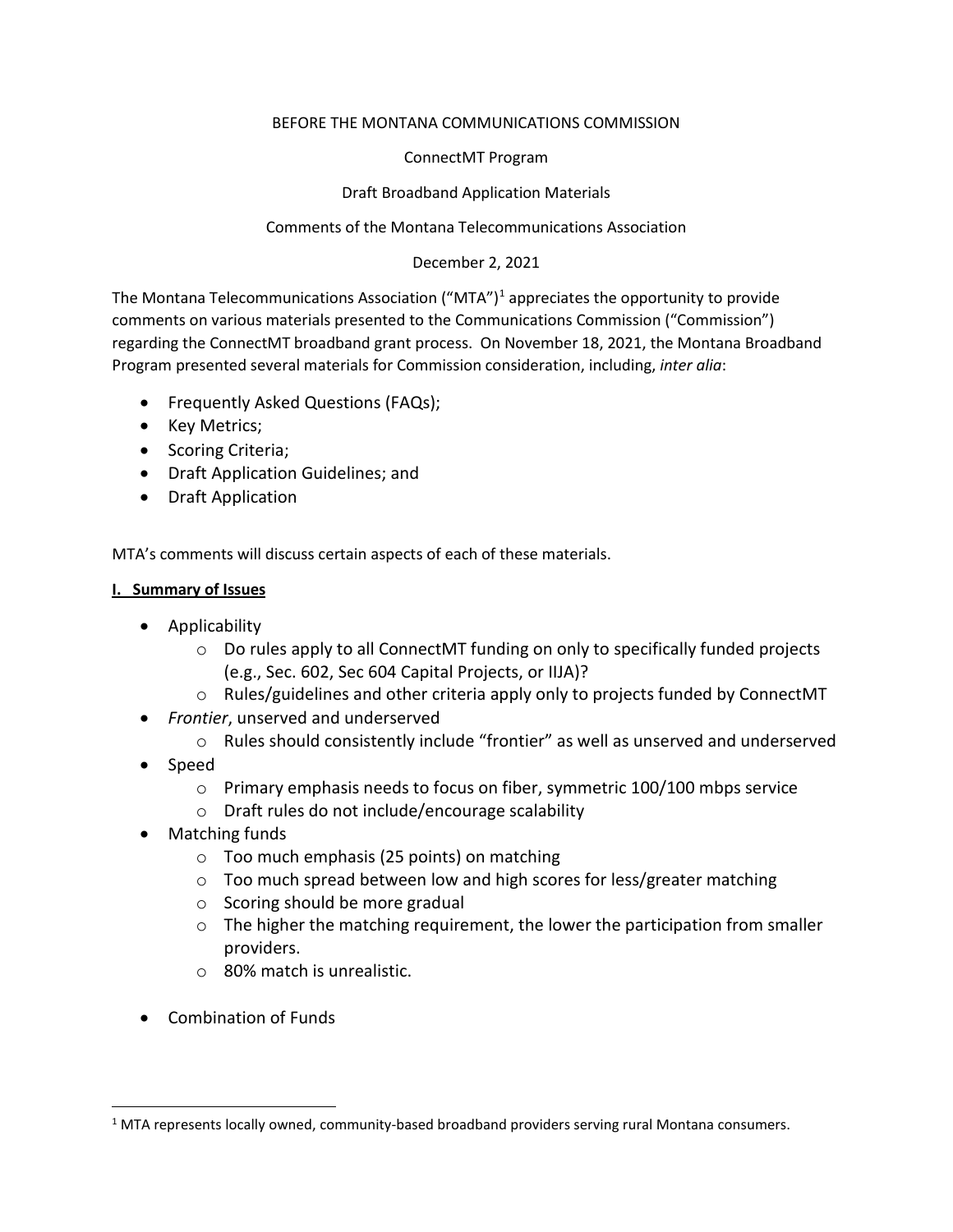- $\circ$  Draft materials should reflect that SB 297 specifically allows projects to combine funds from state or federal sources unless "government funding supports 100% of the proposed project's capital costs.
- Timing
	- o Preference for shorter time-to-complete favors "off the shelf" ("shovel-ready") projects. Such projects may be less complex than more comprehensive, holistic projects.
	- $\circ$  Also, some providers/applicants may not have "shovel-ready" projects on the books. These projects necessarily will take longer to design and implement. However, they should not receive lower scores simply because the applicant has no "quick" projects.
	- o Supply chain, both labor and material, already make quick-to-complete projects more challenging
- Eligibility
	- o Eligible applicants may only be a nongovernmental entity. (SB 297)
- Labor
	- $\circ$  Treasury rules state that "Davis Bacon prevailing wage requirements do not apply…" Nor is there any such requirement in SB 297.
	- $\circ$  Key metric for "new permanent" jobs inconsistent with SB 297" number of Montana jobs the provider proposes to create or maintain relative to the population where service is proposed."
	- o Need to recognize extraordinary labor supply and wage challenges
- Free public access at community center
	- o Not in SB 297. Treasury guidelines call for "low-cost option"
	- $\circ$  MTA supports low-cost option, but realizes that the more expensive such options are, the less sustainable a project becomes.
	- o Some communities do not have community
- Average Cost per connection
	- $\circ$  Not in law or rule. While "only" a measurement metric for the Program, it implies the a "bang for the buck" strategy which necessarily discriminates against higher cost, lower density projects and fails to recognize the long-term cost, efficiency and performance benefits of fiber infrastructure investment.
- Challenge process
	- $\circ$  SB 297 requires challengers to have timely submitted proposals and submit a new, better proposal than the submitted proposal. Adjacent areas should not be included.
	- o Treasury rules allow projects to include served as well as unserved locations
	- $\circ$  Important to avoid challenges by developing accurate map that clearly depicts ineligible (served) areas
- Sustainability
	- o Not in law or guidelines
		- Fiber is most sustainable infrastructure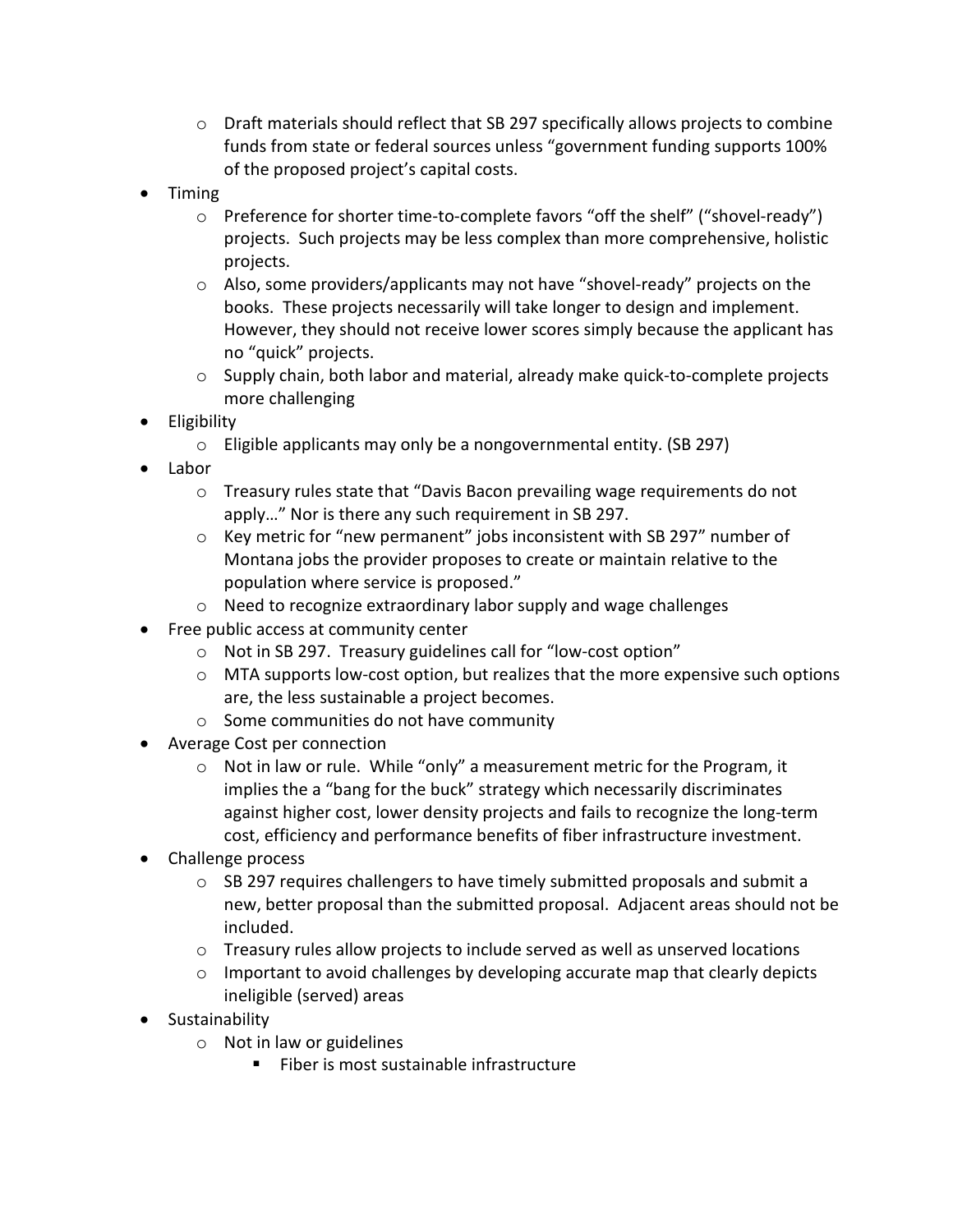- Demonstrate projects are not feasible without support
	- $\circ$  SB 297 Sec. 7 (5)(i) asks for "the extent to which government funding is necessary to provide broadband service in the proposed project area."
- Proposed stand-alone pricing for unbundled internet-only service at 25/10. App Guide. 6.12
	- o No requirement in SB 297. (IIJA contains language on broadband service labeling. No guidelines/rules promulgated.)
	- o MTA members are not planning projects that offer 25/10
- Missing:
	- o Prioritization of community-based providers. Experience in delivering reliable broadband

## **II. Introduction**

The materials presented to the Commission provide a basis for implementing a broadband infrastructure grant program authorized by SB 297, the ConnectMT Act, signed by Governor Gianforte on May 11, 2021. The materials draw from a variety of statutory and administrative references, including:

- SB 297, the "ConnectMT Act." Enacted, May 11, 2021.
- HB 632, Implement[ing] receipt of and appropriate[ing] federal stimulus and COVID recovery funds. Enacted, May 11, 2021.
- U.S. Department of the Treasury. American Rescue Plan Act ("ARPA") Coronavirus State and Local Fiscal Recovery Funds. ["ARPA Guidelines"] Interim Final Rule. Issued, May 11, 2021; updated, June 17, 2021.
- U.S. Department of the Treasury. Guidance for the Coronavirus Capital Projects Fund. ["Capital Projects Guidance"] Issued, September 21, 2021.
- Infrastructure Investment and Jobs Act ("IIJA"] Enacted, November 15, 2021 as Public Law No. 117-58.

These various statutes and guidelines provide largely complementary, but sometimes contradictory, guidance informing the implementation of the ConnectMT Act. Statute trumps administrative guidelines in cases where there may be room for interpretation. U.S. Treasury guidelines may augment implementation of SB 297 wherever possible; but SB 297 is the guiding statute for implementing the ConnectMT Program.

The ConnectMT Act offers a once-in-a-generation opportunity to change fundamentally Montana's broadband landscape and avoid incremental change. The Act envisions investment in tomorrow's broadband infrastructure to close broadband gaps in frontier, unserved and underserved areas. With the combination of ARPA and IIJA (Bipartisan Infrastructure Bill) funds, and Treasury guidance, SB 297 will be the vehicle by which Montana can deliver fiber-based broadband service at symmetric 100 mbps speeds to practically all end users in the state. Settling for anything less not only would be lost opportunity, but would soon recreate a digital divide that SB 297 is designed to eliminate.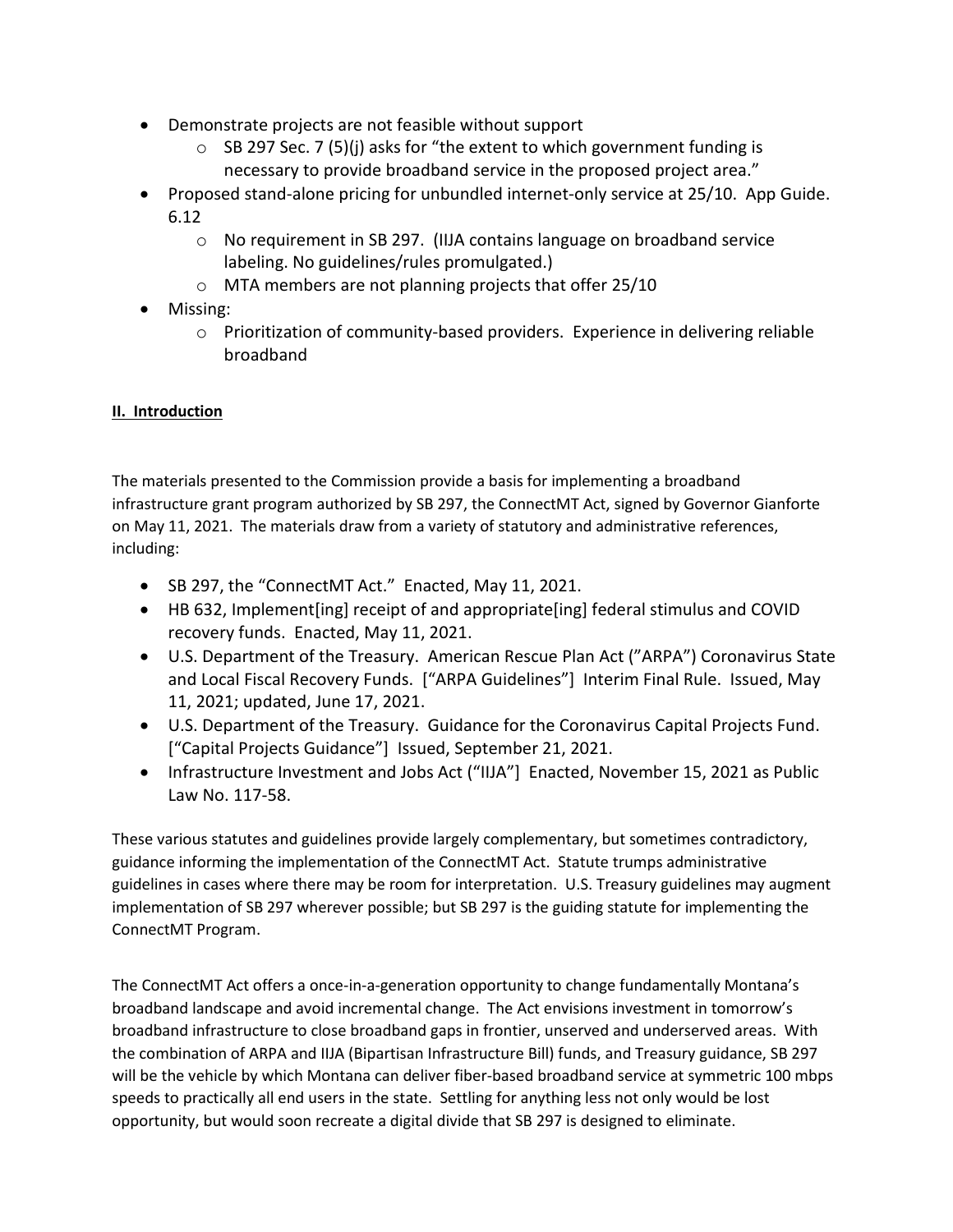MTA believes there are certain aspects of the draft materials presented to the Commission that should be clarified to ensure consistency with the ConnectMT Act. For example, SB 297 and Treasury guidance permit projects to use a combination of funding sources to reach end-users with infrastructure capable of delivering symmetric 100 mbps speeds. In addition, while priority is given to projects that include greater matching funds, MTA cautions that overemphasis on larger matching funds may have unintended consequence of discouraging participation by small community-based providers. Similarly, rules that emphasize cost per connection or number of locations served may discriminate against highcost projects serving rural or frontier locations. MTA also recognizes the desire to fund projects quickly, given short statutory deadlines. However, care must be taken not to prioritize "shovel-ready" projects at the expense of more comprehensive projects that may not be shovel ready or might necessarily take more time to design and implement—not to mention the unpredictable effects of supply chain challenges. It is important to fund projects in a timely manner; but it is more important to ensure the *best* projects receive priority under the ConnectMT Act.

### **III. Key Statutory and Administrative Principles:**

- To provide "reliable" broadband to frontier, unserved and underserved areas using a "holistic" approach in defining project service areas. $2$
- To prioritize investment in fiber-optic infrastructure where feasible to deliver service that reliably meets or exceeds symmetrical download and upload speeds of 100 mbps.<sup>[3](#page-6-1)</sup>
- Where impactable because of geography, topography or excessive cost, to deliver broadband service designed to reliably meet or exceed 100 mbps download and between 20 mbps and 100 mbps upload, *and be scalable to a minimum of symmetric 100 mbps*. [4](#page-6-2)
- To award broadband infrastructure grants to eligible nongovernmental entities with demonstrated financial, managerial and operational experience in providing broadband service or other communications services to end-user residential or busyness customers in the state.<sup>[5](#page-6-3)</sup>
- To prioritize projects that involve broadband networks owned and operated or affiliated with local governments, non-profits, and cooperatives—providers with less pressure to generate profits and *with a commitment to serving entire communities*. [6](#page-6-4)

<span id="page-6-0"></span><sup>&</sup>lt;sup>2</sup> See SB 297 Sec. 7 (5)(b) regarding service to "frontier" areas. See Capital Projects Guidance, 6.9 regarding "holistic approach" and 6.11 regarding "reliably meet[ing] or exceed[ing] a broadband speed threshold."  $3$  Capital Projects Guidance. Sec.1 (C)(a).

<span id="page-6-2"></span><span id="page-6-1"></span> $4$  Id.

<span id="page-6-3"></span> $5$  SB 297. Sec. 5 (3).

<span id="page-6-4"></span><sup>6</sup> Op. cit. "To prioritize projects that involve broadband networks owned, operated by or affiliated with local governments, non-profits and cooperatives—providers with less pressure to generate profits and with a commitment to serving entire communities."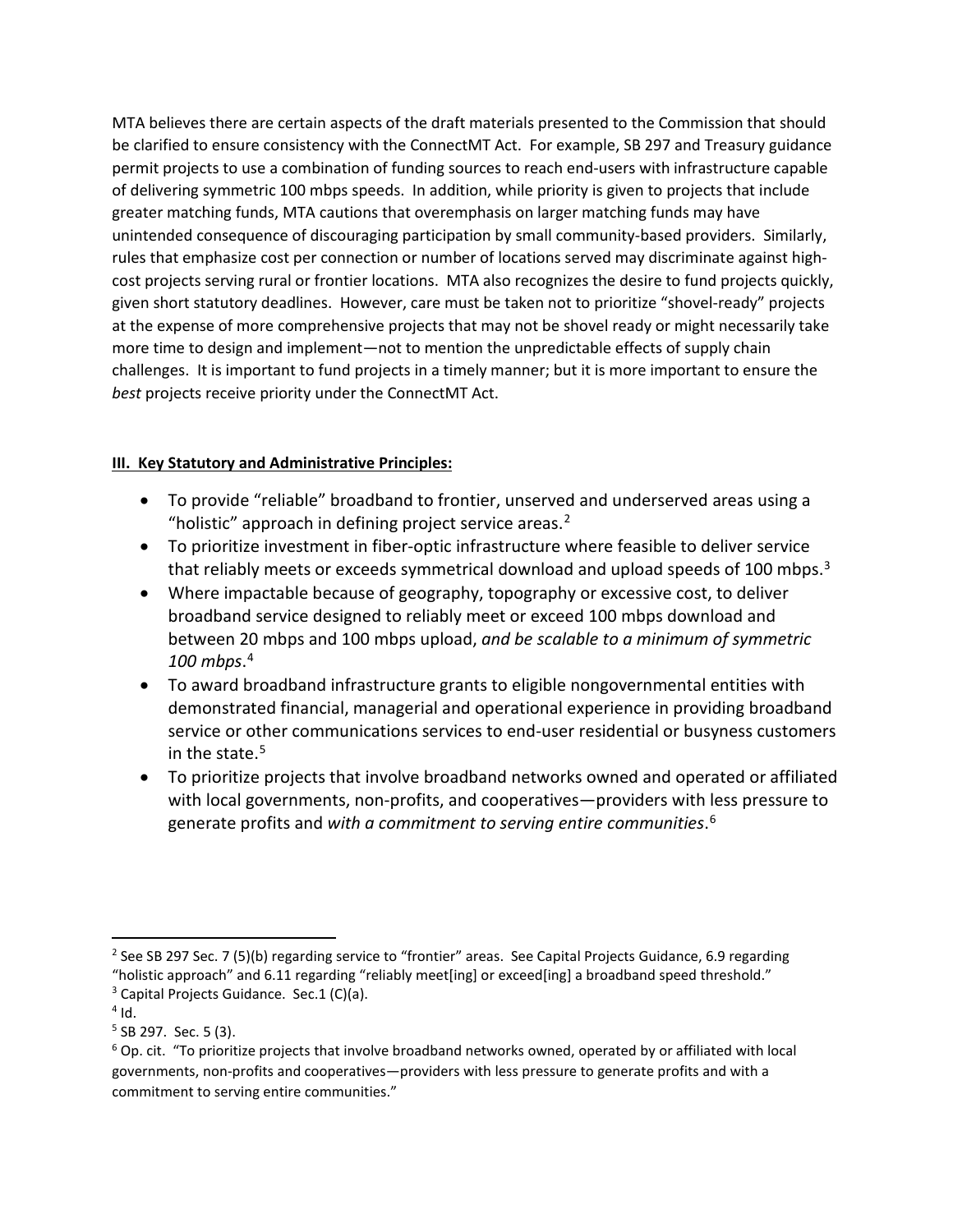#### **IV. Review of Broadband Program Draft Materials Presented to the Communications Commission**

### **A. Key Performance Metrics**

MTA realizes that these metrics represent a sort of "scorecard" to measure the effectiveness of the ConnectMT program. As such, the metrics provide an indication of priorities the State intends to use to guide its review of broadband project success. MTA offers the following observations on certain selected metrics.

- Connections. The Key Metrics include data for total, unserved and underserved households, businesses and anchor institutions as provided in SB 297.
	- $\circ$  MTA recommendation: "Frontier" connections are a "missing" datapoint that should be included in key metrics.
- Total \$ matching funds. MTA recognizes that matching funds stretch the value of ConnectMT funds and serve to ensure that applicants have sufficient wherewithal to implement projects which they propose. MTA cautions against overemphasis on matching funds which could discourage participation from qualified smaller broadband providers.
	- $\circ$  MTA recommendation. Matching funds should be considered in the context of encouraging participation from a diverse population of providers, including smaller, community-based providers
- # of projects offering 100% 100 mbps symmetrical service. While the *number* of symmetric 100 mbps projects is useful, understanding the *proportion* of frontier, unserved and underserved locations to be served with symmetric 100 mbps broadband service would be valuable in evaluating program success.
	- $\circ$  MTA recommendation: The Program should measure both the number of projects and the number of *locations* to be served by broadband services that meet or exceed symmetric 100 mbps service. Using total number of locations reached would more accurately measure program success.
- # of providers offering low-income fee schedule. Federal guidelines require projects to include "at least one low-cost option."
- # of projects offering free community access at community centers. MTA is unable to locate any reference in statute or administrative guidance requiring broadband providers to offer free access. MTA notes, too, that many communities have no community centers at which to offer community access.
	- o MTA Recommendation: to the extent metrics are used to guide Program analysis, projects should not be judged by standards that are not in law or that are not practically implementable.
- # of projects serving poverty areas. MTA respectfully requests clarification on identifying "poverty" and "poverty area." This requirement may be contingent on implementation of the IIJA, which in part is triggered by development of a national broadband availability map.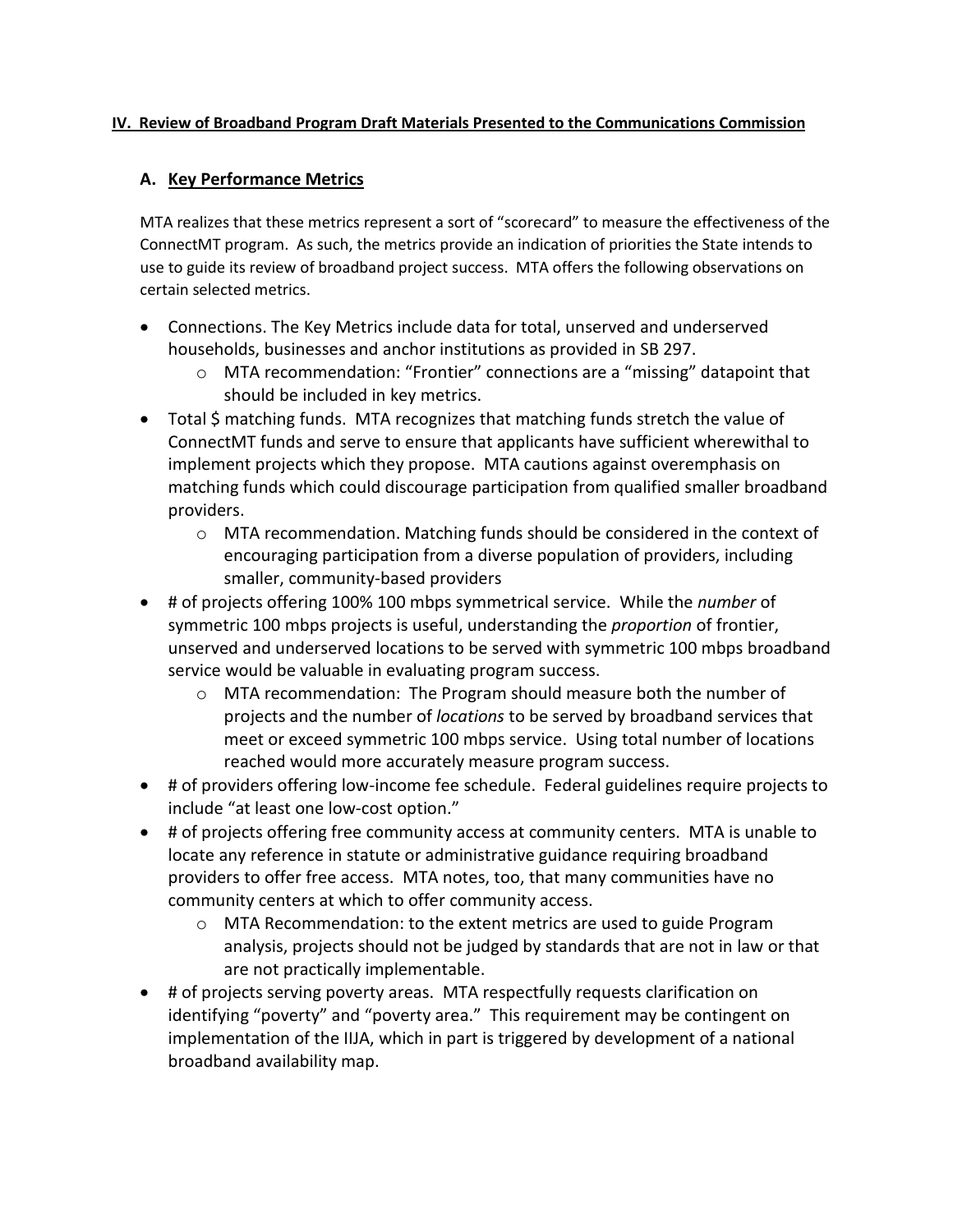- Average cost per connection. MTA understands the Program's interest in measuring "cost effectiveness" of proposed broadband projects. However, this is a slippery slope if not carefully considered in the broader context of needing to connect Montana's hardest-to-serve, highest-cost end users. By emphasizing average cost, this metric implies that the Program will be measuring "bang for the buck" cost effectiveness. The best (only?) way to maximize cost effectiveness is to serve more locations at lower cost resulting in a diversion of funds to such lower cost areas. Such a criterion necessarily discriminates against projects that would serve fewer, higher cost locations, even though legislative intent is to serve frontier, unserved and underserved locations—in that order. As far as MTA can determine, there is no statutory or administrative directive to measure average cost per connection for each last mile location.
	- o MTA recommendation: MTA urges caution in using this metric, if at all, for anything but an academic exercise. To the extent such a metric could be used in reviewing and weighing broadband proposals, MTA recommends deleting the metric as unnecessary and distracting.
- # of Montana new permanent workers.
	- o SB 297 asks for "the number of Montana jobs the provider proposes to create or maintain relative to the population where service is proposed.
- MTA recommends that the key metrics include a measurement of the number of providers "with less pressure to generate profits and with a commitment to serving entire communities." (Sources: Treasury ARPA guidelines, Capital Projects, BEAD)

## **B. Scoring Criteria**

MTA offers the following comments regarding selected proposed scoring criteria by which the Program will evaluate broadband project applications. Whereas "key metrics" discussed above serve as general program measurements, the scoring criteria directly affect how projects are evaluated and how applicants will develop proposals. Thus, the scoring criteria can "steer" applications and projects.

• Matching Funds (25 points)

As a general observation, MTA notes that the Matching Funds category receives 25% of all available points, whereas the speed category receives relatively less (20%). MTA believes that legislative intent favors deployment of reliable, high-speed broadband infrastructure that meets or exceeds speed thresholds outlined in Treasury guidelines. Matching funds is accorded considerably less priority. While matching funds are important in weeding out less financially sound applications, and for stretching grant dollars, the policy emphasis of SB 297 and supporting federal guidelines prioritizes serving frontier, unserved and underserved Americans with reliable broadband.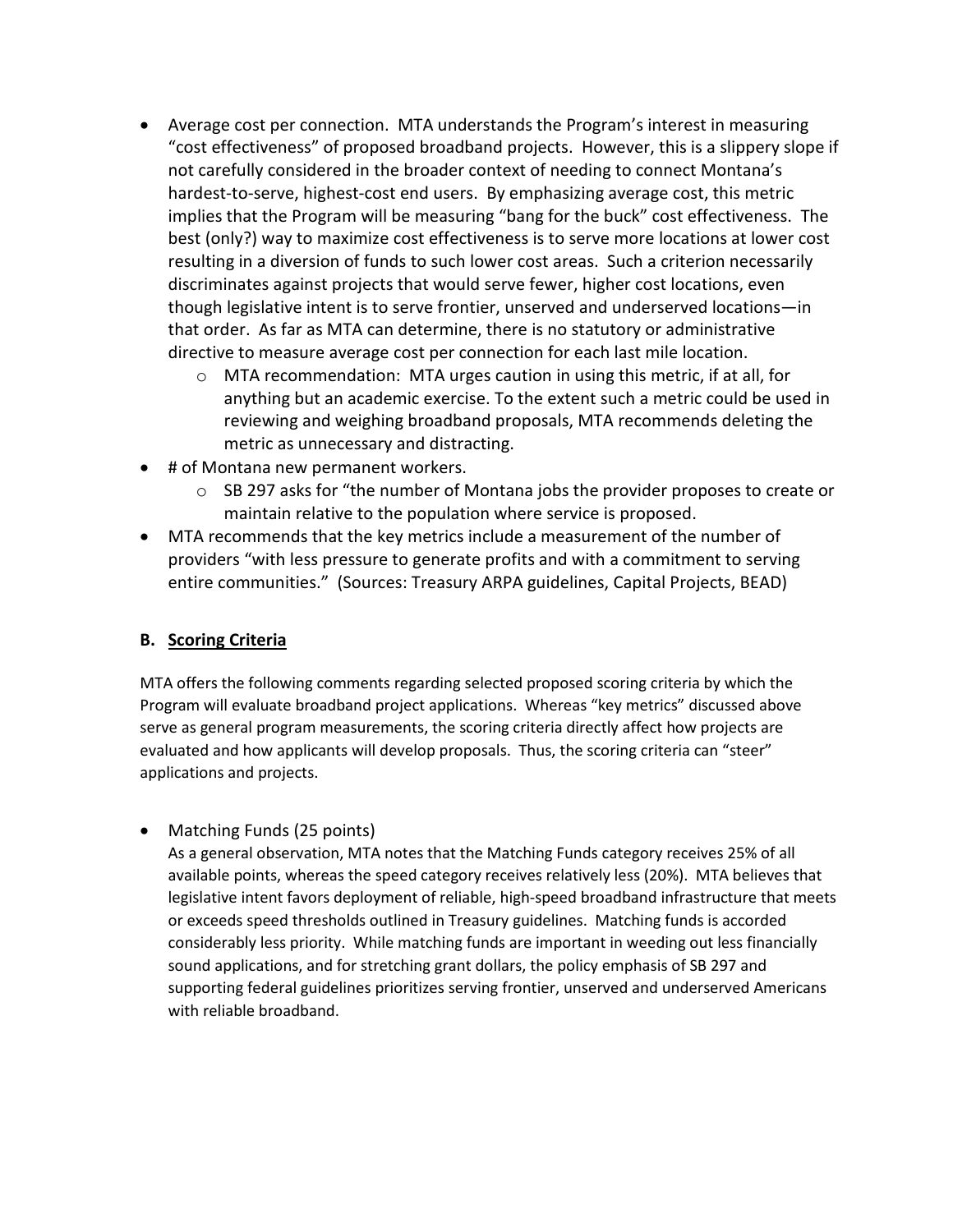In fact, the relative importance of speed over matching funds is clarified even further under IIJA, where the matching requirement is exempted in high-cost areas, and eligible entities are able to use federal funds to meet their matching requirement. NTIA may reduce or waive matching requirements.[7](#page-9-0)

o MTA Recommendation: The Matching Funds category should account for no more than speed thresholds or reaching frontier, unserved and underserved locations to reflect the relative importance of matching as opposed to reaching frontier, unserved and underserved communities and locations with reliable broadband service that meets or exceeds speed thresholds. MTA suggests Matching Funds total of 15 points, with 5 points in each subcategory.

Additionally, the Matching Funds category includes scoring criteria in the following areas:

- o % local government contribution
	- Zero points are given to projects that include a match of 0-9%. This score discriminates against partnerships with local government entities with fewer resources but which nonetheless provide matching funds. As drafted, some partnerships with local governments would get zero points.
- $\circ$  % broadband deployment allocation funds requested of total eligible project costs
	- For reasons expressed above, MTA supports matching funds to qualify eligible providers and stretch grant dollars. MTA is concerned that both the range of points (0-10) and the steps between each performance criterion will discourage participation. For example, a project which seeks 51% allocation funds receives only 5 out of 10 points. A 50/50 grant/match project should receive a higher relative score. Many projects become untenable above that threshold. MTA recommends awarding points on a 1-5 range, with 5 points awarded at <50%, 4 at 50%, 3 at 70%, and 1 at 80%.
- o % applicant funds used for total eligible project costs
	- For the reasons stated above, the range should be  $0 5$  points, and each step given more gradual progression. MTA recommends eliminating the 80 % match and using >50% instead, with more gradual steps between each score.

<span id="page-9-0"></span> $<sup>7</sup>$  IIJA. Sec. 60102 (h). Prioritization is directed to a variety of performance criteria.</sup>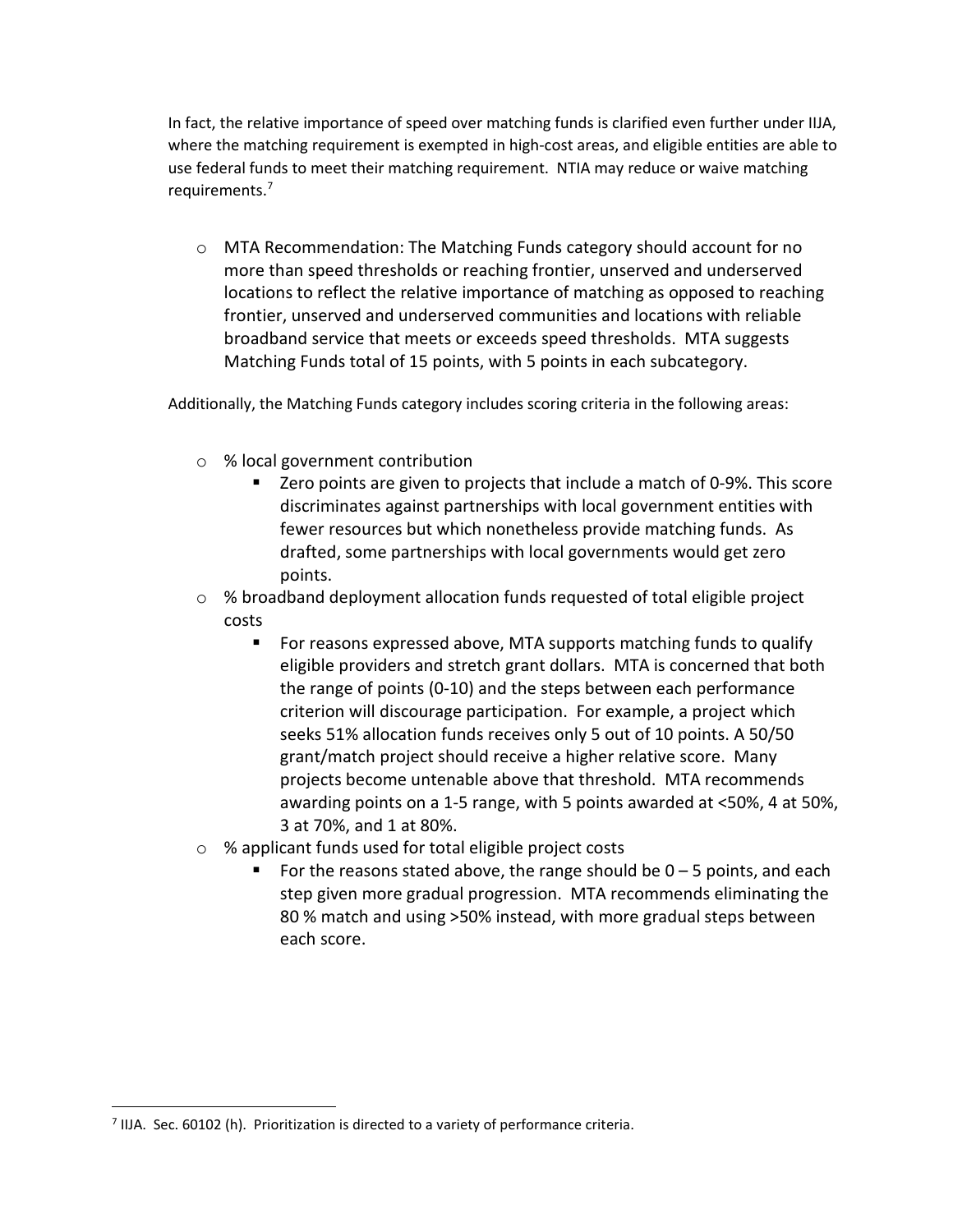- Passing Counts of Locations (20 points)
	- o SB 297 prioritizes infrastructure investment in frontier, unserved and underserved locations—with frontier and underserved areas receiving greater weight. The proposed scores may need clarification though. It appears that projects need to include at least 50% coverage of frontier, unserved or underserved locations to qualify for any points. Hypothetically, a project may include 25% of locations passed that qualify as frontier; 45% unserved and 30% underserved. Would such a project receive zero points for serving less than 50% of the proposed frontier and unserved locations?
		- MTA recommendation. MTA respectfully requests clarification of this scoring criterion to ensure that projects that serve frontier and unserved locations are given proportional priority.
- Speed Thresholds (20 points)
	- o MTA seeks clarification of the scores provided. For example, if a project proposes to serve 75% of locations with symmetric 100/100 fiber (15 points) and 25% with 100/20 service (15 points), does the project receive 30 points? MTA also is concerned with the implication that a project where 50% is 100/100 symmetric and 50% is 100/20 (20 points) may satisfy statutory speed expectations. That is, there is no scalability factor in the 100/20 category. Under treasury guidelines, 100/20 is only a temporary solution. Projects that propose 100/20 must demonstrate scalability to meet or exceed symmetric 100/100 service. Further, it appears the fewer locations served with 100/20, the higher the score. Does this mean that, for instance, if a project serves only 25% of locations at 100/20, it is assumed to serve the remaining 75% with symmetric 100 mbps service?
		- **MTA recommendation. MTA respectfully requests clarification of this** scoring criterion. Additionally, MTA recommends increasing maximum points given for meeting or exceeding speed thresholds, given the primary importance of meeting or exceeding speed thresholds.
- Timeframe to complete project (5 points)
	- $\circ$  Projects that can be completed in less than one year receive 5 points, vs. 3 points for projects that can be completed in less than 2 years. Given the time it normally takes to design a project and order materials and labor, 1 year is aggressive—even without considering that supplies are already quoting delays of a year or more. A 1-year time-to-complete would require the availability of shovel ready projects ready for implementation. This is OK, sometimes. But it can risk scoring higher smaller projects at the expense of more comprehensive projects. Moreover, not all providers have projects ready to go. They may be applying for projects outside of their service areas, where they have no existing facilities. They could not apply for a grant, get awarded, design and implement a project in a one-year time frame.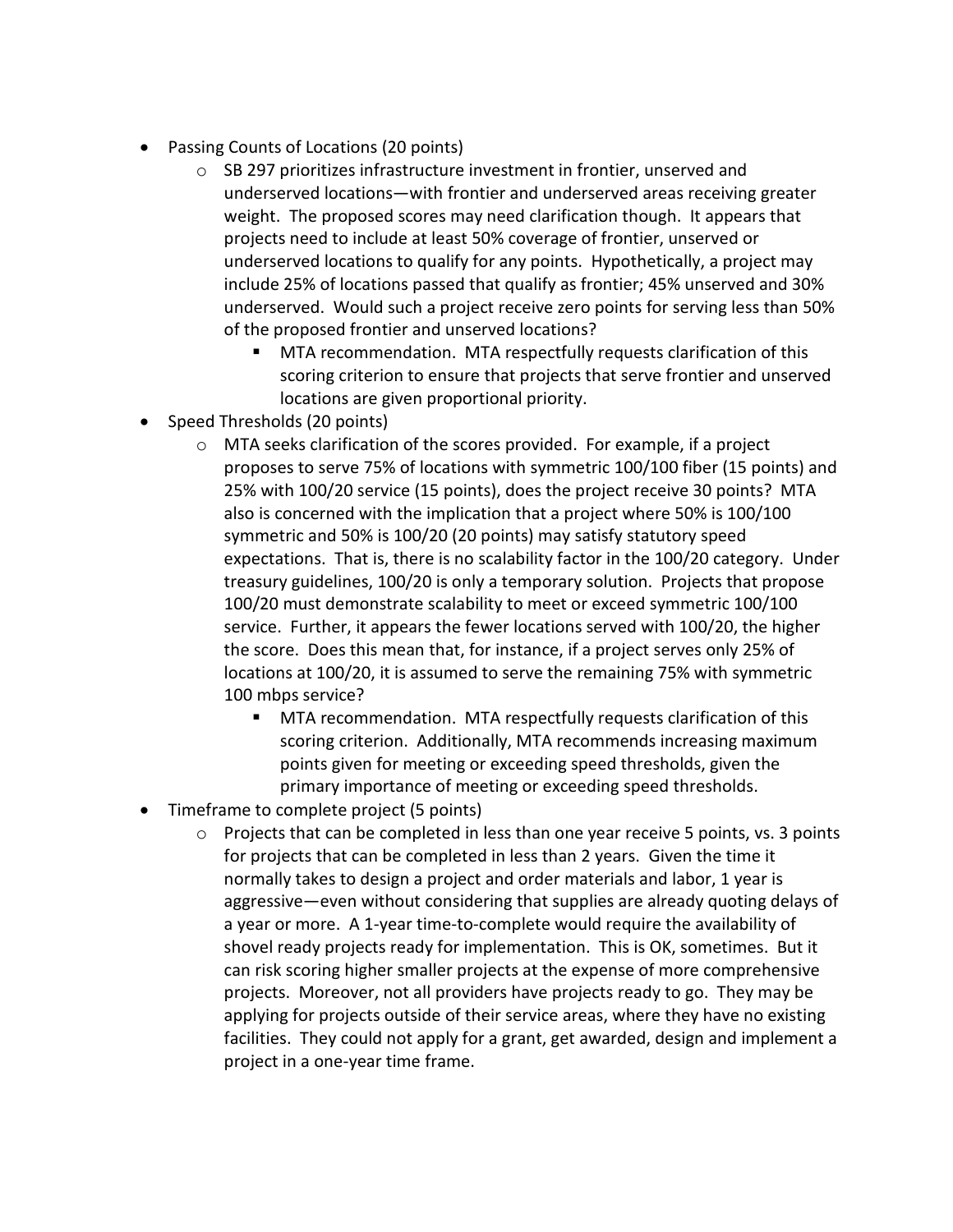- Equity and Affordability
	- $\circ$  "Free" public access. There is no statutory or administrative provision regarding free public access offered at a community center. There is reference to "lowcost options" for end users. Nor are there necessarily community centers in every community.
	- o Monthly subscriber fees for low-income residents. Treasury guidelines provide for "at least one low-cost option." This scoring criterion is inconsistent.

## **C. Draft Challenge Process**

- SB 297 provides that a challenger must provide irrefutable information disputing a provider's claim that an area is unserved or underserved. The language in the draft challenge process requires a demonstration that "more than 10% of serviceable units in the project area have access to speeds above 25/10 or 100/20. MTA believes this is inconsistent with SB 297.
- The draft Challenge Process includes 7 criteria challenges must meet, including "&…documentation detailing commitment to provide service in *or adjacent to* the proposed project area." (emphasis). SB 297 does not include adjacent areas in the challenge process. There was considerable debate around this specific issue, and the Legislature rejected including adjacent areas in the challenge process.
	- o The answer provided in this FAQ is inconsistent with SB 297, ARPA and BEAD.
	- $\circ$  SB 297 specifically allows federal and state funds to be combined to provide service, notwithstanding funding available for deployment
	- $\circ$  The only limit is that projects "may not receive funds under any other federal or state government grant or loan program where government funding supports **100% of the proposed project's capital costs**."
		- **Thus, for example, a funded project may overbuild or enhance** broadband service in an area (e.g., RDOF) if the funds are going to increase service from 100/20, for example, to reliable 100/100 service.
		- [BEAD even states that funding should supplement, not supplant" other funds.]

# **D. FAQs**

- "What service addresses are ineligible?"
	- $\circ$  The answer is incorrect. SB 297 allows the combination of government funds to enhance service in unserved and underserved areas. Underserved areas include areas where service is 100/20. If a provider proposes to use grant funds to upgrade this area with fiber-based 100/100 service, the service address is eligible, contrary to the FAQ.<sup>8</sup>

<span id="page-11-0"></span> $8$  See also Treasury guidelines, updated June 17, 2021. 6.9. "It suffices that an objective of the project is to provide service to unserved or underserved households or businesses. Doing so may involve a holistic approach that provides service to a wider area in order, for example, to make the ongoing service of unserved or underserved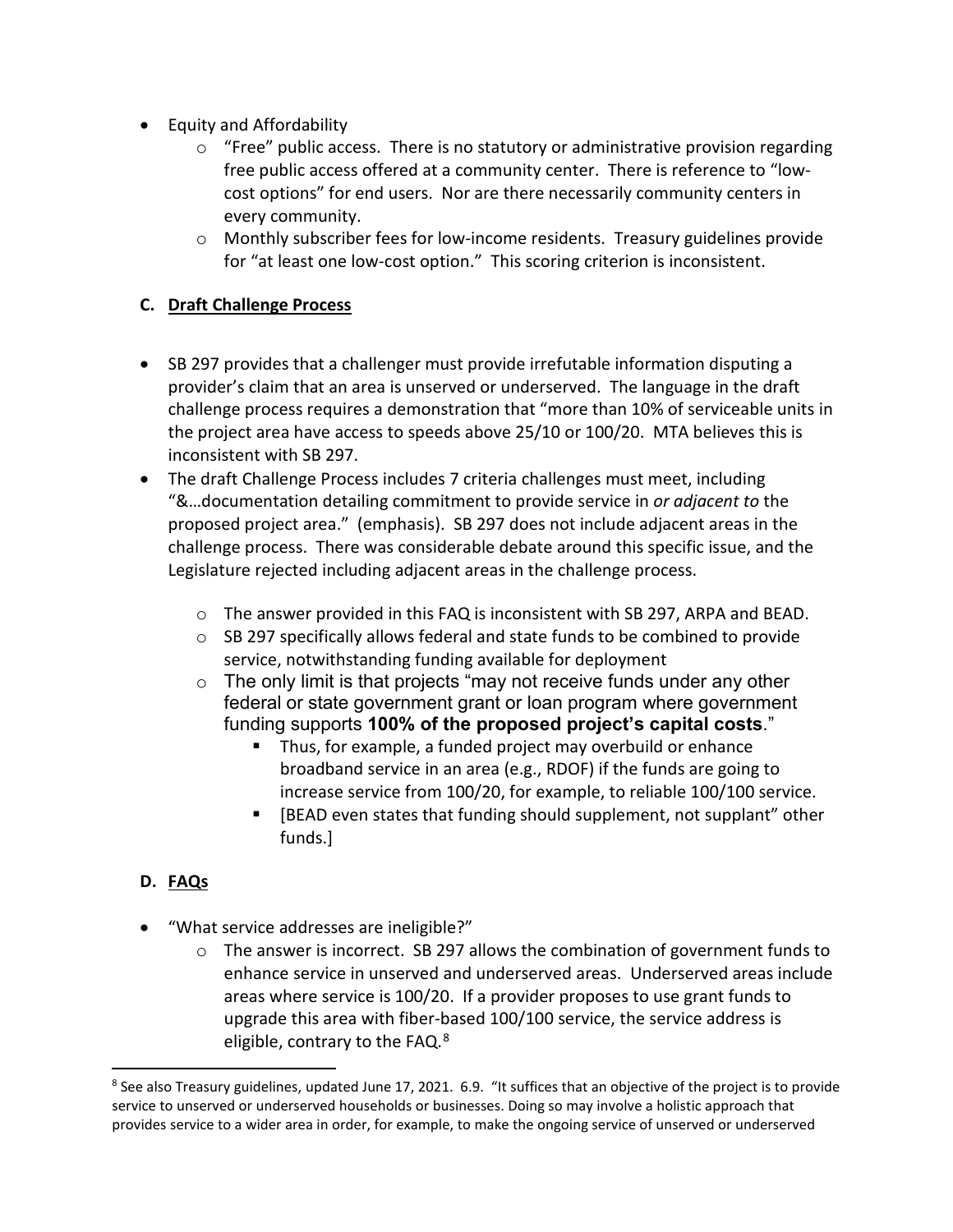• See Cap Projects, 6/17, 6.9. holistic approach. unserved and underserved need not be only locations receiving funds.

## **E. Application Guide and Instructions**

- Eligible Applicants. SB 297 directs that eligible applicant "may only be a nongovernment entity with demonstrated experience in providing broadband service or other communications services to end-user residential or business customers in the state. The Application Guide includes governmental agencies, in contrast to SB 297.
- 1.8. Executive Summary. MTA recommends that the summary include not only organizational support evidence, but evidence of the applicant's history of providing reliable broadband service to the communities it serves. Financial, technical and operational experience are critical. So too, is a demonstration of how well the provider has demonstrated a commitment to service quality and customer experience.
- 3.9. Applicant Eligibility. See above. SB 297intentionally limits eligibility to nongovernmental entities.
- 4.4. Unserved and Underserved Documentation Upload. This section should include frontier areas in addition to unserved and underserved. Additionally, as noted above, Treasury guidelines encourage a "holistic" approach to applications, where "[u]nserved or underserved households or businesses need not be the *only* households or businesses in the service area receiving funds."
- 6.12. Stand-alone pricing for unbundled internet-only service at 25/10, 100/20 and 100/100. SB 297 does not contemplate using ConnectMT funds to deliver 25/3 or 100/20 service.

## **F. Application Form**

Note: the Draft Application Form is not live. Drop down menus are unavailable.

- Minimum required documents.
	- o "Documents showing project frontier, unserved or underserved areas.
	- $\circ$  "Demonstration that installed broadband infrastructure meets or exceeds symmetric 100 mbps service, or is scalable to speeds of at least …"
	- o Experience demonstrating experience in delivering reliable broadband service to consumers.
- Organizational Support Evidence
	- o Include information demonstrating investment in broadband infrastructure from 2017-2021.
	- o Describe broadband technologies delivered
- Part VI

households or businesses within the service area economical. Unserved or underserved households or businesses need not be the *only* households or businesses in the service area receiving funds."